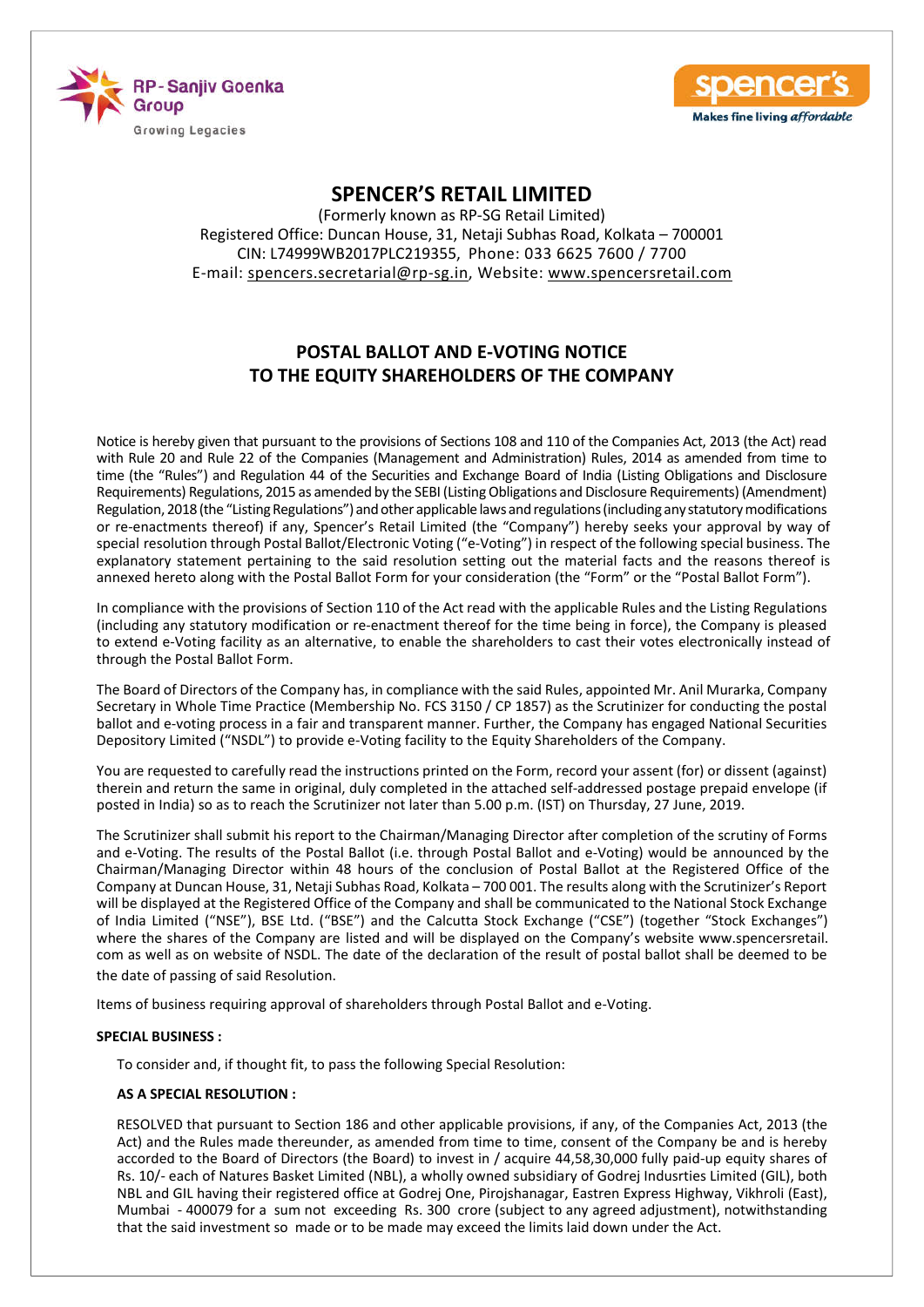(Formerly known as RP-SG Retail Limited)

 RESOLVED FURTHER THAT the Board be and is hereby authorized to enter into and execute a Share Purchase Agreement with GIL and NBL for the purpose of the above investment/acquisition of NBL's aforesaid equity shares by the Company.

 RESOLVED FURTHER THAT the Board be and is hereby authorized to take from time to time all decisions and steps necessary, expedient or proper, in respect of the above mentioned investment including the timing and other terms and conditions of such investments and also to take all other decisions including varying any of them, through transfer or sale, divestment or otherwise, either in part or in full, as it may, in its absolute discretion, deem appropriate, subject to the aforesaid limit and conditions stipulated in the Act.

Registered office **By Order of the Board** Duncan House 31, Netaji Subhas Road, **Rama Kant** Kolkata – 700 001 *Company Secretary* Date: 17 May 2019 (FCS : 4818)

### **NOTES:**

- 1. Voting period for Postal Ballot/ E-voting will commence from Wednesday, 29 May, 2019 at 9.00 am.(IST) and will end on Thursday, 27 June, 2019 at 5.00 pm.(IST).
- 2. The Explanatory Statement pursuant to Section 102 of the Companies Act, 2013 (to the extent applicable), read with Section 110 as amended stating all material facts, disclosure of interest, if any and other relevant information and facts in respect of the business is annexed hereto and forms part of this Notice.
- 3. The Postal Ballot Notice is being sent to all the Members, whose names appear in the Register of Members/ List of Beneficial Owners on Wednesday, 22 May, 2019 as received from the depositories. The Postal Ballot Notice is being sent to the Members in electronic form to the email addresses registered with their depository participants (in case of electronic shareholding) / the Company's Registrar and Share Transfer Agent (in case of physical shareholding). For Members whose email IDs are not registered, physical copies of the Postal Ballot Notice along with the Postal Ballot Form are being sent by permitted mode along with a postage prepaid reply envelope addressed to the Scrutinizer, so that it reaches the Scrutinizer not later than close of working hours at 5.00 p.m. (IST) on Thursday, 27 June, 2019.
- 4. The Board of Directors has appointed Mr. Anil Murarka, Practicising Company Secretary (Membership no. FCS 3150 / CP 1857), as the "Scrutinizer" to conduct the Postal Ballot and e-voting process in a fair and transparent manner.
- 5. The Postal Ballot Form together with the self-addressed postage pre-paid envelope is enclosed for the use of the Members. Please read carefully the instructions printed on the enclosed Postal Ballot Form before exercising your vote and return the Form duly completed, signifying your assent or dissent, in the attached self-addressed, postage prepaid envelope, so as to reach the Scrutinizer within a period of 30 days from the date of dispatch of notice i.e. before the close of working hours at 5.00 p.m.(IST) on Thursday, 27 June, 2019.
- 6. Members, irrespective of whether they have registered their e-mails for receipt of documents in electronic mode under the green initiative or they wish to vote through Postal Ballot Form, can seek Duplicate Form from Registered Office of the Company and send the same by post to the Registered Office of the Company addressed to the Scrutinizer.
- 7. In case of Joint holding, Postal Ballot Form should be completed and signed by the first named Member and in his/her absence, by the second named Member.
- 8. The soft copies of the Postal Ballot and e-Voting Notice, the Postal Ballot Form and the postage pre-paid self-addressed envelope are also available at the website of the Company i.e. www.spencersretail.com.
- 9. Members may contact Mr. Rama Kant, Company Secretary, for any grievances connected with voting by postal ballot including voting by electronic means at the Registered Office of the Company at Duncan House, 31, Netaji Subhas Road Kolkata – 700 001 Tel: (033)-6625- 7600 / 7700 E-mail: spencers.secretarial@rp-sg.in.
- 10. Incomplete, unsigned or incorrect Postal Ballot Forms will be rejected. The Scrutinizer's decision on the validity of Postal Ballot Form shall be final and binding.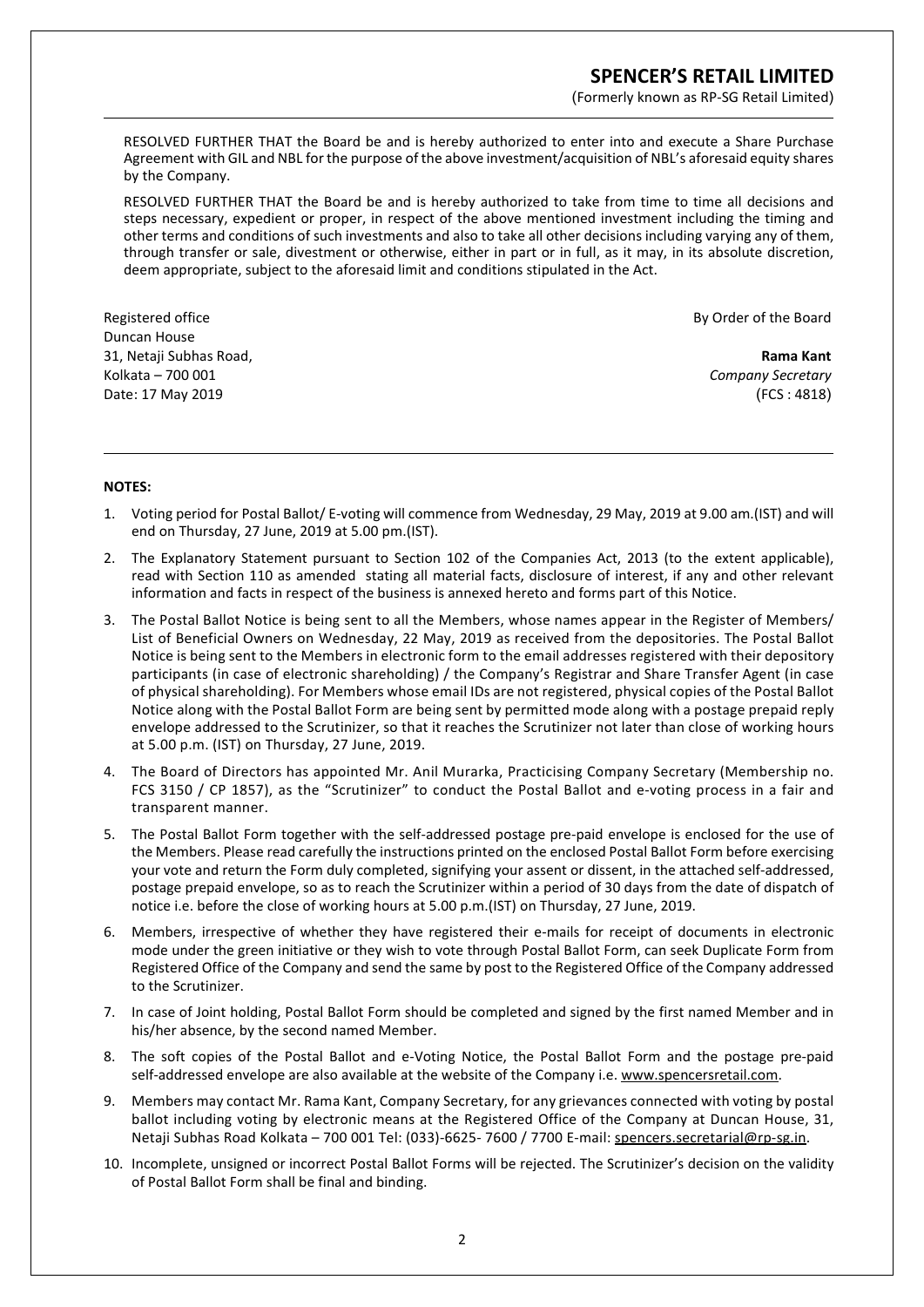(Formerly known as RP-SG Retail Limited)

- 11. Pursuant to Sections 108 and 110 of the Companies Act, 2013 as amended (the "Companies Act") read with Rule 20 and Rule 22 of the Companies (Management and Administration) Rules, 2014 as amended from time to time (the "Rules"), Regulation 44 of the Securities and Exchange Board of India (Listing Obligations and Disclosure Requirements) Regulations, 2015 as amended (the "Listing Regulations"), the Company will be offering e-voting facility to the Members to cast their votes (for or against) electronically on business set forth in this Notice.
- 12. Votes will be considered invalid, interalia, on the following grounds:
	- if the Member's signature does not tally
	- if the Member has marked all his shares both in favour and also against the resolution
	- if neither the assent nor dissent is mentioned
	- if the Postal Ballot Form is unsigned or has not been signed by or on behalf of the Member
	- the Postal Ballot Form not being accompanied by a certified copy of the relevant specific authority, if the Postal Ballot Form is signed in a representative capacity
	- if the Postal Ballot Form is received torn or defaced or mutilated to an extent that it is difficult for the Scrutinizer to identify either the Member or the number of votes or as to whether the votes are in favour or against or if the signature could not be checked or on one or more of the above grounds
	- if the information filled in the Postal Ballot Form is incomplete
	- if any other form is used
	- any direction given by competent authority in writing to the Company to freeze the voting rights of the Member
	- if the Member has made any amendment to the resolution or imposed any condition while exercising his vote
	- if the envelope containing the Postal Ballot Form is received after the last date prescribed.
- 13. A Member cannot exercise his vote by proxy on Postal Ballot.
- 14. All relevant documents referred to in the accompanying Explanatory Statement will be available for inspection at the Registered Office of the Company on all working days (Monday to Friday) between 11:00 A.M. to 5.00 P.M. till Thursday, 27 June, 2019 (i.e. the last date for receiving of Postal Ballots/ e-voting).
- 15. The Company has appointed National Securities Depository Limited to provide the E-voting facility to the shareholders of the Company to vote electronically. Please read carefully the E-Voting Instructions for casting your vote electronically.
- 16. The voting rights of Members shall be in proportion to their shareholding in the paid-up equity share capital of the Company as on Wednesday, 22 May, 2019, being the cut-off date.
- 17. The Members of the Company, holding shares either in physical form or in dematerialized form, as on Wednesday, 22 May, 2019 being the cut-off date, may cast their vote (for or against) electronically.
- 18. Kindly note that each Members can opt for only one mode for voting i.e. either by Postal Ballot or by E-voting. If you opt for E-voting, then please do not vote by Postal Ballot and vice versa. In case Member do cast their vote, via both modes i.e. Postal Ballot as well as E-voting, then voting done through E-voting shall prevail and Postal Ballot of that member shall be treated as invalid.
- 19. **Instructions and other information relating to e-Voting:** In compliance with the provisions of sections 108 and 110 of the Companies Act read with Rule 20 and Rule 22 of the Rules, Regulation 44 of the Listing Regulations, the Company is pleased to offer its Members facility to exercise their right to vote in respect of the business to be transacted through e-Voting Facilities.

The detailed process, instructions and manner for availing e-voting facility is provided herein below:

- A) The E-voting period shall begin on Wednesday, 29 May, 2019 at 9.00 am. (IST) and shall end on Thursday, 27 June, 2019 at 5.00 pm (IST). During this period shareholders of the Company, holding shares either in physical form or in dematerialized form, as on the cut-off date i.e. Wednesday, 22 May, 2019 may cast their vote electronically. The e-voting module shall be disabled by NSDL for voting thereafter.
- B) For those shareholders opting for e-voting, the process and manner of e-voting will be as follows:

#### **How do I vote electronically using NSDL e-Voting system?**

*The way to vote electronically on NSDL e-Voting system consists of "Two Steps" which are mentioned below:*

 **Step 1 : Log-in to NSDL e-Voting system at** https://www.evoting.nsdl.com/

 **Step 2 : Cast your vote electronically on NSDL e-Voting system.**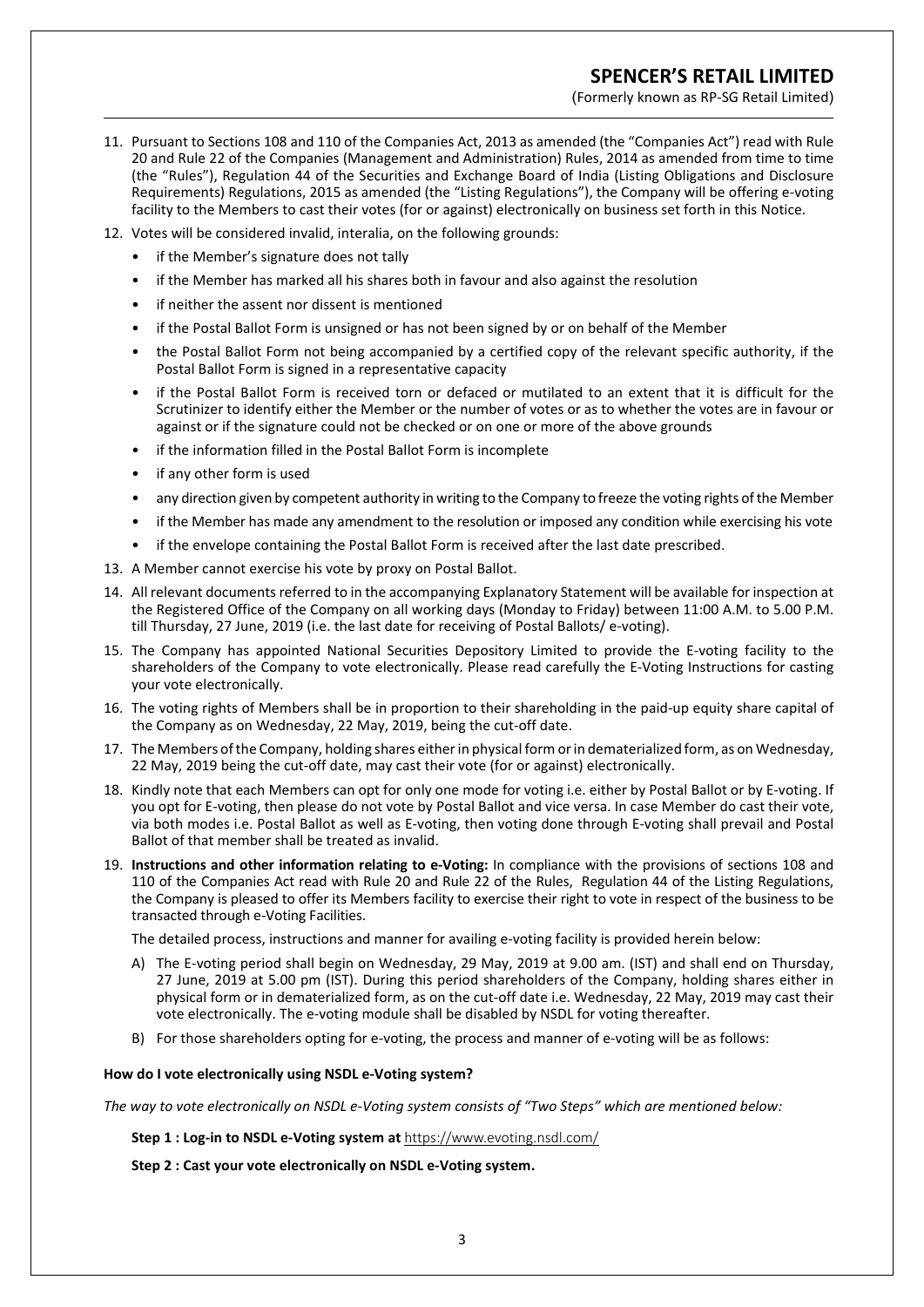(Formerly known as RP-SG Retail Limited)

#### **Details on Step 1 are mentioned below:**

#### **How to Log-in to NSDL e-Voting website?**

- 1. Visit the e-Voting website of NSDL. Open web browser by typing the following URL: https://www.evoting.nsdl.com/ either on a Personal Computer or on a mobile.
- 2. Once the home page of e-Voting system is launched, click on the icon "Login" which is available under 'Shareholders' section.
- 3. A new screen will open. You will have to enter your User ID, your Password and a Verification Code as shown on the screen.

 *Alternatively, if you are registered for NSDL eservices i.e. IDEAS, you can log-in at https://eservices.nsdl.com/ with your existing IDEAS login. Once you log-in to NSDL eservices after using your log-in credentials, click on e-Voting and you can proceed to Step 2 i.e. Cast your vote electronically.*

4. Your User ID details are given below :

| Manner of holding shares i.e. Demat (NSDL or CDSL)<br>or Physical | Your User ID is:                                                                                                                                                |  |  |
|-------------------------------------------------------------------|-----------------------------------------------------------------------------------------------------------------------------------------------------------------|--|--|
| a) For Members who hold shares in demat account<br>with NSDL.     | 8 Character DP ID followed by 8 Digit Client ID<br>For example if your DP ID is IN300*** and Client ID is<br>12****** then your user ID is IN300***12******.    |  |  |
| b) For Members who hold shares in demat account<br>with CDSL.     | 16 Digit Beneficiary ID<br>For example if your Beneficiary ID is 12**************<br>then your user ID is 12***************                                     |  |  |
| c) For Members holding shares in Physical Form.                   | EVEN Number followed by Folio Number registered with<br>the company<br>For example if folio number is 001*** and EVEN is 101456<br>then user ID is 101456001*** |  |  |

- 5. Your password details are given below:
	- a) If you are already registered for e-Voting, then you can user your existing password to login and cast your vote.
	- b) If you are using NSDL e-Voting system for the first time, you will need to retrieve the 'initial password' which was communicated to you. Once you retrieve your 'initial password', you need to enter the 'initial password' and the system will force you to change your password.
	- c) How to retrieve your 'initial password'?
		- (i) If your email ID is registered in your demat account or with the company, your 'initial password' is communicated to you on your email ID. Trace the email sent to you from NSDL from your mailbox. Open the email and open the attachment i.e. a .pdf file. Open the .pdf file. The password to open the .pdf file is your 8 digit client ID for NSDL account, last 8 digits of client ID for CDSL account or folio number for shares held in physical form. The .pdf file contains your 'User ID' and your 'initial password'.
		- (ii) If your email ID is not registered, your 'initial password' is communicated to you on your postal address.
- 6. If you are unable to retrieve or have not received the " Initial password" or have forgotten your password:
	- a) Click on "Forgot User Details/Password?"(If you are holding shares in your demat account with NSDL or CDSL) option available on www.evoting.nsdl.com.
	- b) Physical User Reset Password?" (If you are holding shares in physical mode) option available on www. evoting.nsdl.com.
	- c) If you are still unable to get the password by aforesaid two options, you can send a request at evoting@ nsdl.co.in mentioning your demat account number/folio number, your PAN, your name and your registered address.
- 7. After entering your password, tick on Agree to "Terms and Conditions" by selecting on the check box.
- 8. Now, you will have to click on "Login" button.
- 9. After you click on the "Login" button, Home page of e-Voting will open.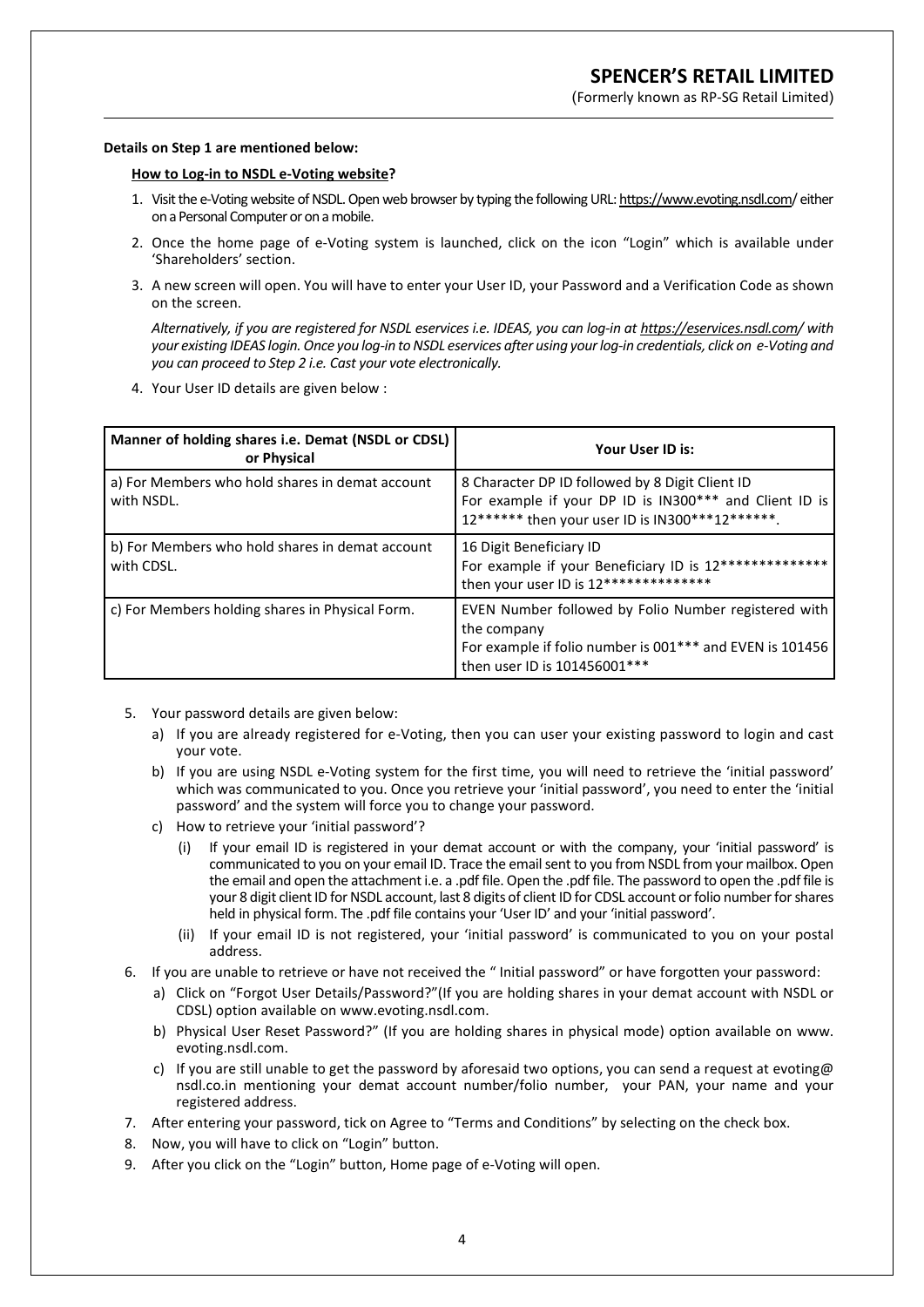(Formerly known as RP-SG Retail Limited)

#### **Details on Step 2 are mentioned below:**

### **How to cast your vote electronically on NSDL e-Voting system?**

- 1. After successful login at Step 1, you will be able to see the Home page of e-Voting. Click on e-Voting. Then, click on Active Voting Cycles.
- 2. After click on Active Voting Cycles, you will be able to see all the companies "EVEN" in which you are holding shares and whose voting cycle is in active status.
- 3. Select "EVEN" of company for which you wish to cast your vote.
- 4. Now you are ready for e-Voting as the Voting page opens.
- 5. Cast your vote by selecting appropriate options i.e. assent or dissent, verify/modify the number of shares for which you wish to cast your vote and click on "Submit" and also "Confirm" when prompted.
- 6. Upon confirmation, the message "Vote cast successfully" will be displayed.
- 7. You can also take the printout of the votes cast by you by clicking on the print option on the confirmation page.
- 8. Once you confirm your vote on the resolution, you will not be allowed to modify your vote.

#### **General Guidelines for shareholders**

- 1. Institutional shareholders (i.e. other than individuals, HUF, NRI etc.) are required to send scanned copy (PDF/JPG Format) of the relevant Board Resolution/Authority letter etc. with attested specimen signature of the duly authorized signatory(ies) who are authorized to vote, to the Scrutinizer by e-mail to evotingam@gmail.com with a copy marked to evoting@nsdl.co.in.
- 2. It is strongly recommended not to share your password with any other person and take utmost care to keep your password confidential. Login to the e-voting website will be disabled upon five unsuccessful attempts to key in the correct password. In such an event, you will need to go through the "Forgot User Details/ Password?" or "Physical User Reset Password?" option available on www.evoting.nsdl.com to reset the password.
- 3. In case of any query / grievance with respect to Remote E-voting, members may refer to the Frequently Asked Questions (FAQs) for Shareholders and Remote E-voting User Manual for Shareholders available under the Downloads section of NSDL's e-voting website or contact Mr. Amit Vishal, Senior Manager / Ms. Pallavi Mhatre, Manager, NSDL, at telephone no. 022– 2499 4360 / 022 – 2499 4545 or toll free no. 1800 – 222 – 990 or at E-mail ID : evoting@nsdl.co.in.

You can also update your mobile number and e-mail in the user profile details of the folio which may be used for sending future communications(s).

The voting rights of Shareholders shall be in proportion to their shares of the paid up equity share capital of the Company as on the cut-off date i.e. Wednesday, 22 May,2019.

The voting period ends on the close of working hours at 5:00 pm (IST) on Thursday, 27 June, 2019. The e-voting module shall also be disabled by NSDL for voting thereafter.

The Scrutinizer will submit his report to the Chairman/ Managing Director of the Company after completion of the scrutiny of the Postal Ballot Forms and E-voting and the results of the Postal Ballot and E-voting will be announced at the Registered Office of the Company situated at Duncan House, 31, Netaji Subhas Road, Kolkata - 700 001 on Friday, 28 June, 2019.

The result of the Postal Ballot along with the Scrutinizer's Report shall be displayed at the Registered Office of the Company at Duncan House, 31, Netaji Subhas Road, Kolkata - 700 001 and posted on the Company's website and on the website of the NSDL and shall also be communicated to the Stock Exchanges on which the shares of the Company are listed.

In the event, the resolution is assented to by the requisite majority of Shareholders by means of Postal Ballot and E-voting, the date of declaration of results of Postal Ballot and E-voting result shall be deemed to be the date of passing of the said Resolution.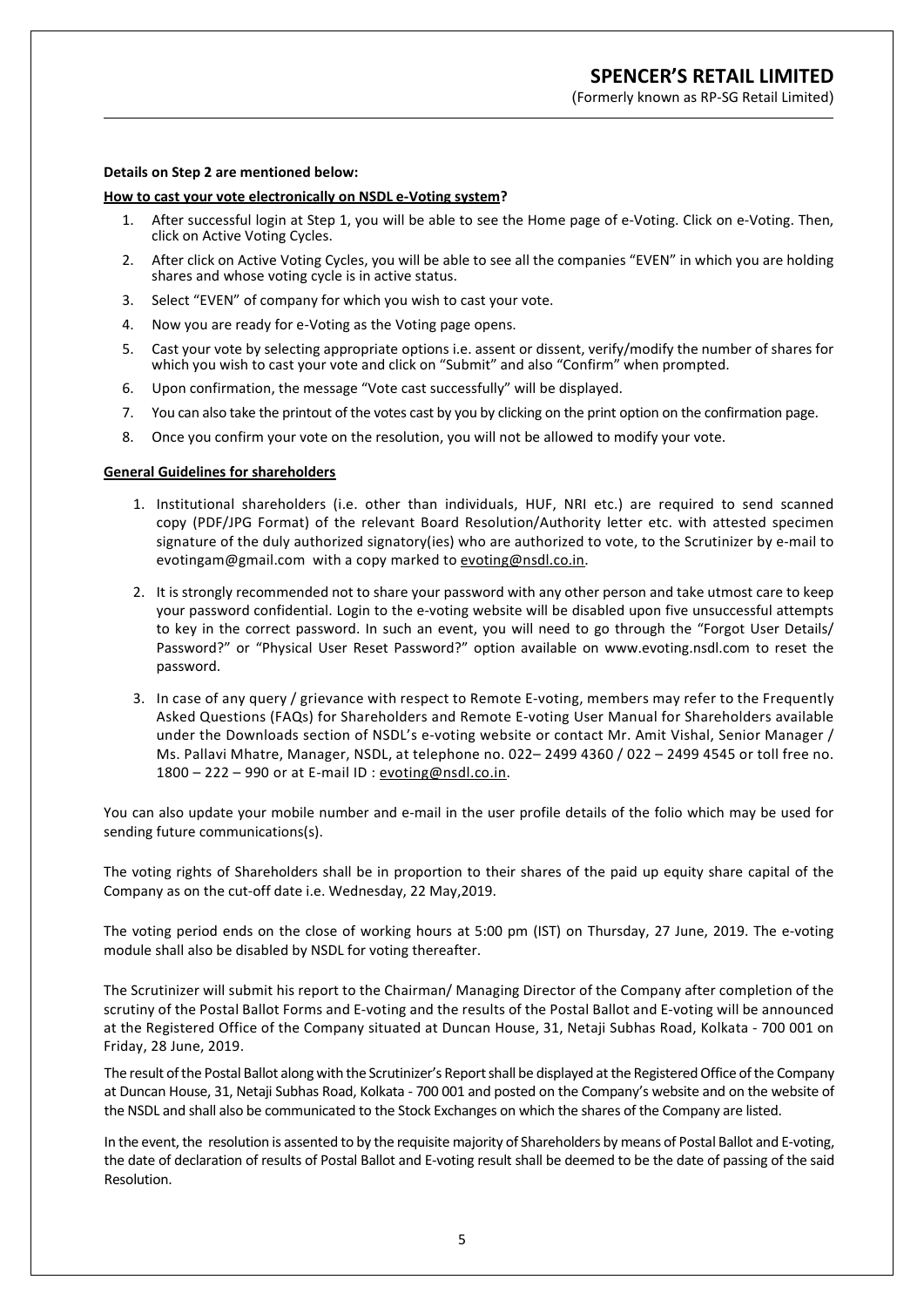(Formerly known as RP-SG Retail Limited)

### **EXPLANATORY STATEMENT PURSUANT TO SECTION 102 OF THE COMPANIES ACT, 2013**

The Company has been looking for appropriate opportunities for accessing the organized retail market in Mumbai and other parts of western India. With this objective, it is now proposed to acquire the entire 100% paid up share capital of Natures Basket Limited (NBL), a wholly owned subsidiary of Godrej Industries Limited (GIL), comprising 44,58,30,000 fully paid up equity shares of Rs. 10/- each for a sum not exceeding Rs.300 Crore, subject to any agreed adjustment. NBL is engaged in the business of retail sales of various food products and beverages through its stores and online platform. Presently, NBL has a chain of 36 stores in prime locations in Mumbai, Pune and Bengaluru. A Share Purchase Agreement is proposed to be executed by the Company with GIL and NBL for the above purpose.

As per Section 186 of the Companies Act, 2013 read with the rules framed thereunder, a Company is required to obtain prior approval of its members by way of a Special Resolution, inter alia, for acquisition by way of subscription, purchase of otherwise, the securities of any other body corporate exceeding sixty percent of its own paid up share capital, free reserves and securities premium account, or,one hundred percent of its free reserves and securities premium account, whichever is more.

The Special Resolution contained in the Notice is meant for the above purpose and the Board of Directors of the Company recommends that the same be passed.

None of the Directors or Key Managerial Personnel of the Company or their relatives are concerned or interested in the said Special Resolution.

Registered office **Board** By Order of the Board

Duncan House 31, Netaji Subhas Road, **Rama Kant** Kolkata – 700 001 *Company Secretary* Date: 17 May 2019 (FCS : 4818)

Enclosures: Postal Ballot Form Self-Addressed Postage Pre-Paid Envelope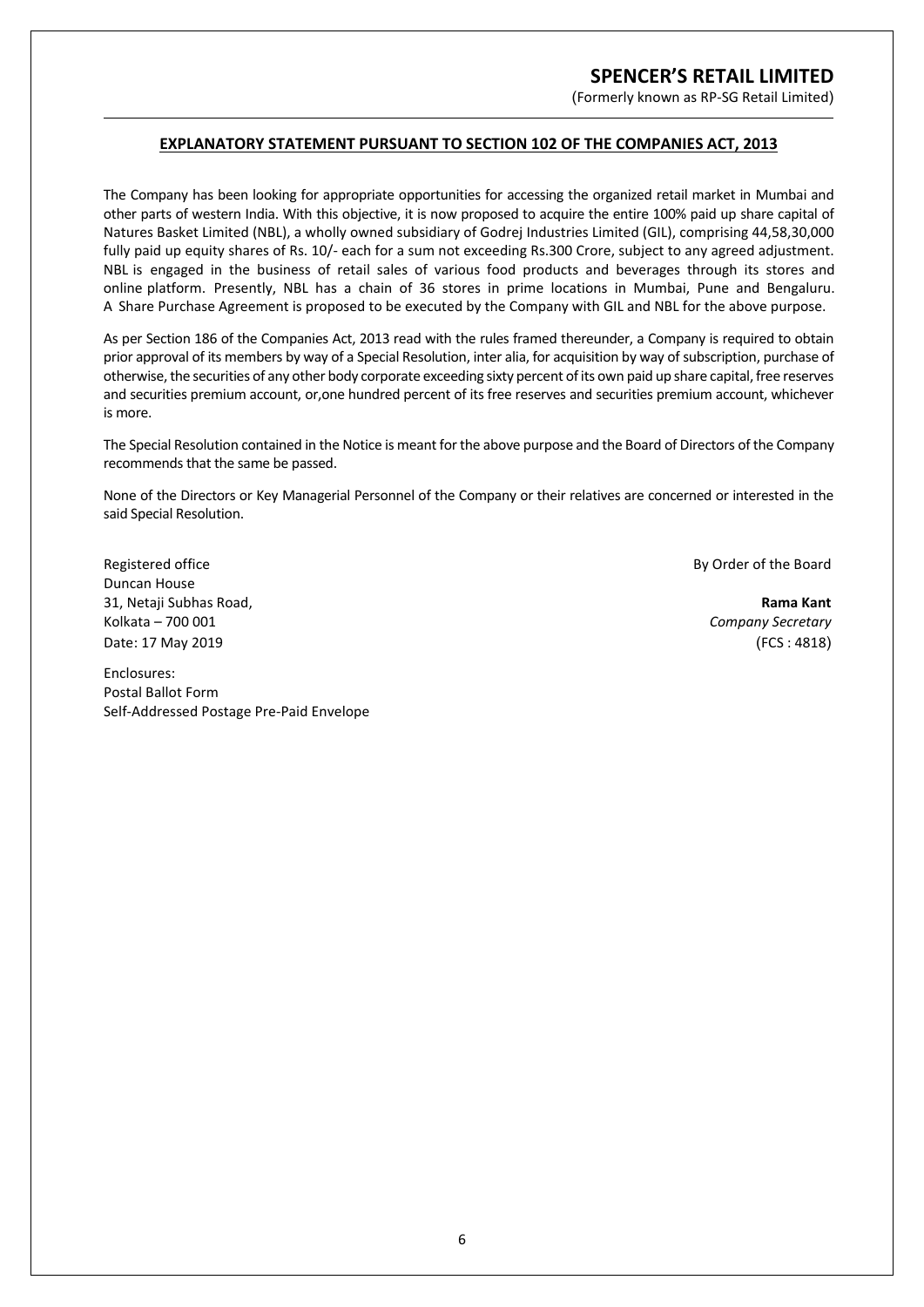



(Formerly known as RP-SG Retail Limited) Registered Office: Duncan House, 31, Netaji Subhas Road, Kolkata – 700001 CIN: L74999WB2017PLC219355, Phone: 033 6625 7600 / 7700 E-mail: spencers.secretarial@rp-sg.in, Website: www.spencersretail.com

### **POSTAL BALLOT FORM**

- 1. Name(s) of Shareholder(s) : including Joint-holders, if any
- 2. Registered Address of the : Sole / First named Shareholder
- 3. Folio No. / DPID No.\*/ Client ID No.\* : (\*Applicable to shareholders holding shares in dematerialised form)

4. No. of Equity Share(s) held :

I/We hereby exercise my/our vote in respect of the under noted resolution to be passed through Postal Ballot by sending, my/our assent (FOR) to, or, dissent (AGAINST) from the said resolution by placing tick (√) mark in the appropriate box below:

| <b>Description</b>                                                                                                                                                              | No. of<br><b>Equity</b><br><b>Shares</b> | $1/$ We<br>assent<br>to the<br><b>Resolution</b><br>(FOR) | I / We dissent<br>from the<br><b>Resolution</b><br>(AGAINST) |
|---------------------------------------------------------------------------------------------------------------------------------------------------------------------------------|------------------------------------------|-----------------------------------------------------------|--------------------------------------------------------------|
| Approval for acquisition of Natures Basket Limited pursuant to Section 186 and<br>other applicable provisions, if any, of the Companies Act, 2013 and Rules made<br>thereunder. |                                          |                                                           |                                                              |

Place: \_\_\_\_\_\_\_\_\_\_\_\_\_\_\_\_\_\_\_\_\_\_\_\_\_\_\_\_\_\_\_\_\_\_\_\_\_\_\_\_\_\_\_\_\_\_\_\_\_\_\_\_\_\_\_\_\_\_\_\_\_\_\_\_\_\_\_\_\_\_\_\_\_

Date: (Signature of the Shareholder/Power of Attorney Holder/Authorised Representative)

| <b>ELECTRONIC VOTING PARTICULARS</b> |          |  |  |  |
|--------------------------------------|----------|--|--|--|
| <b>USER ID</b>                       | Password |  |  |  |
|                                      |          |  |  |  |
|                                      |          |  |  |  |

**Notes :** Please read instructions printed overleaf carefully before exercising your vote.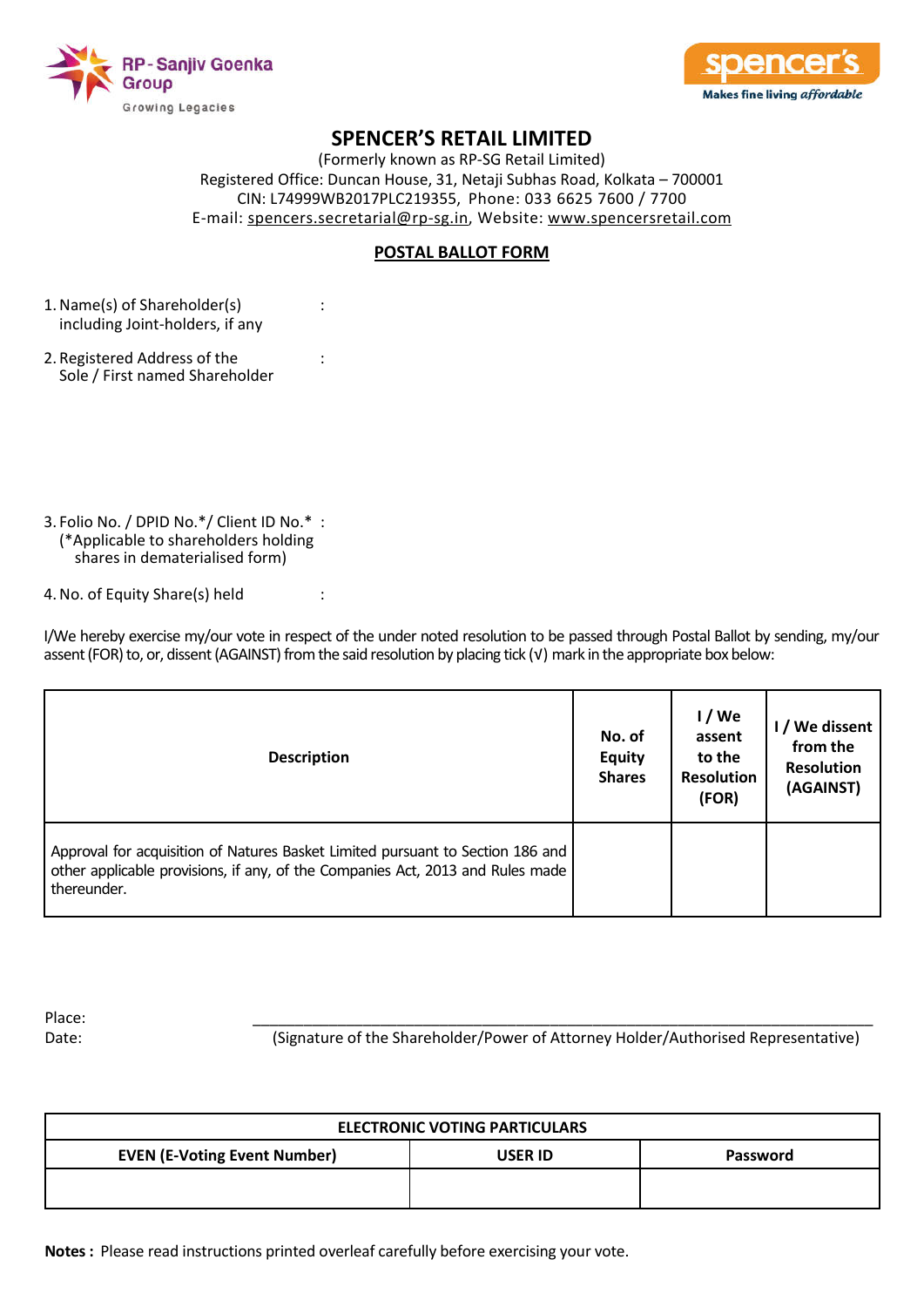### **INSTRUCTIONS**

- 1. Please convey your assent in column "FOR" and dissent in the column "AGAINST" by placing a tick (√) mark in the appropriate column in the Ballot Form only. The assent/ dissent received in any other form / manner will not be considered.
- 2. Equity shareholders who have received the postal ballot form by e-mail and who wish to vote through postal ballot form, can download the postal ballot form and postage pre-paid self-addressed envelope from the Applicant Company's website www.spencersretail.com or seek duplicate postal ballot form from the Applicant Company.
- 3. Equity shareholders shall fill in the requisite details and send the duly completed and signed postal ballot form in the enclosed self-addressed postage pre-paid envelope to the scrutinizer so as to reach the scrutinizer before 5.00 p.m. on or before 27 June 2019. Postal ballot form, if sent by courier or by registered post/speed post at the expense of an equity shareholders will also be accepted. Any postal ballot form received after the said date and time period shall be treated as if the reply from the equity shareholders has not been received.
- 4. Incomplete, unsigned, improperly or incorrectly tick marked postal ballot forms will be rejected by the scrutinizer.
- 5. The vote on postal ballot cannot be exercised through proxy.
- 6. There will be only 1 (one) postal ballot form for every registered folio/client ID irrespective of the number of joint equity shareholders.
- 7. The postal ballot form should be completed and signed by the equity shareholders (as per specimen signature registered with the Applicant Company and/or furnished by the Depositories). In case, shares are jointly held, this form should be completed and signed by the first named equity shareholder and, in his/her absence, by the next named equity shareholder. Holder(s) of Power of Attorney ("PoA") on behalf of an equity shareholder may vote on the postal ballot mentioning the registration number of the PoA with the Applicant Company or enclosing a copy of the PoA authenticated by a notary. In case of shares held by companies, societies etc., the duly completed postal ballot form should be accompanied by a certified copy of the board resolution/ authorization giving the requisite authority to the person voting on the postal ballot form.
- 8. Kindly note that the equity shareholders (which includes Public Shareholders) can opt only one mode for voting i.e. either by postal ballot or e-voting. If an equity shareholder has opted for e-voting, then he/she should not vote by postal ballot form also and vice versa. However, in case equity shareholder(s) (which includes Public Shareholder(s)) cast their vote both via postal ballot and e-voting, then voting validly done through e-voting shall prevail and voting done by postal ballot shall be treated as invalid.
- 9. Shareholders are requested not to send any other paper along with the Postal Ballot in the enclosed self-addressed postage prepaid envelope.
- 10. Mr. Anil Murarka, Practicing Company Secretary (Membership No. FCS 3150 / CP 1857) has been appointed as the scrutinizer to conduct the postal ballot and e-voting process in a fair and transparent manner. The Scrutinizer's decision on the validity of the Postal Ballot Form will be final.